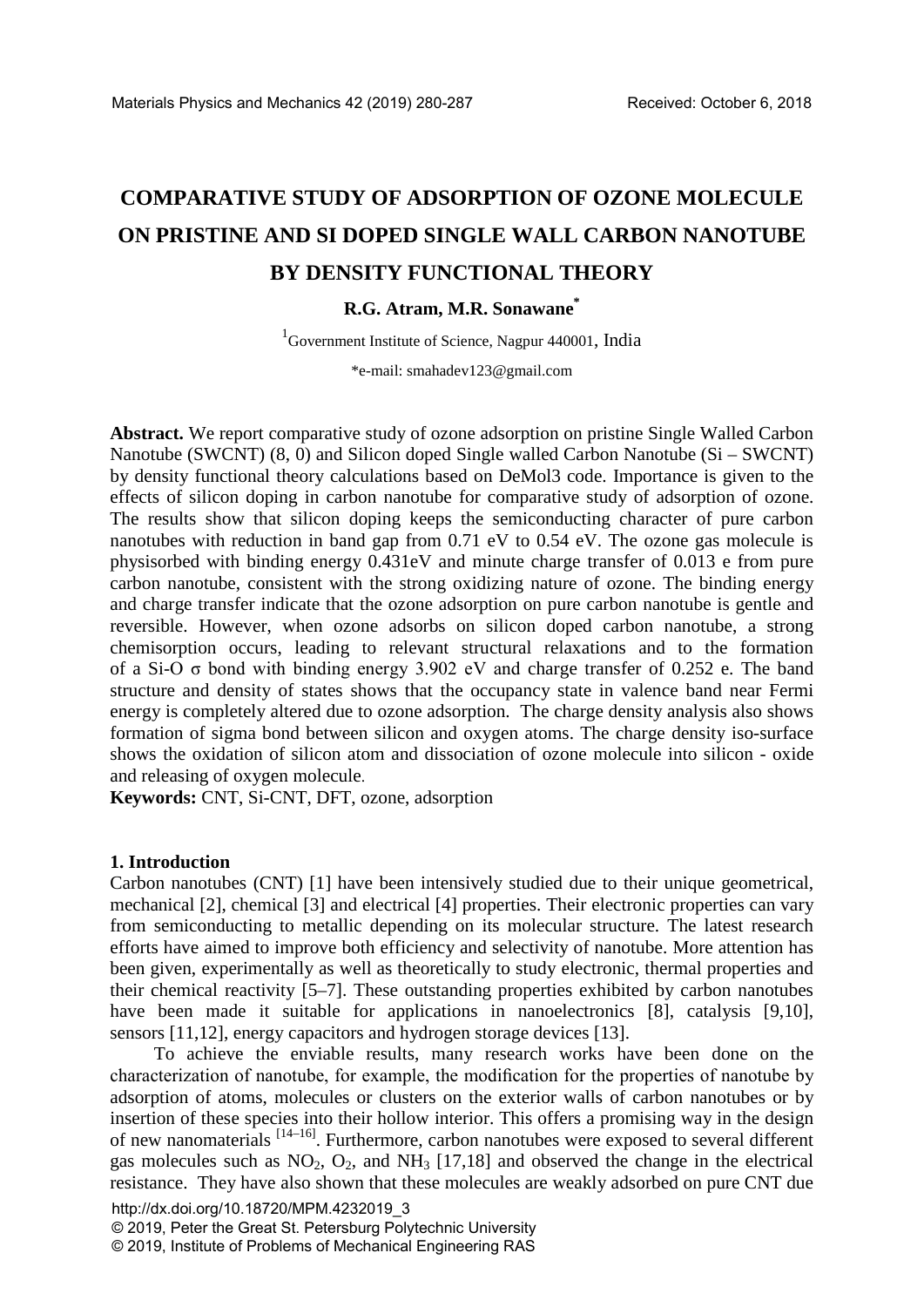to van der Waal interactions. To improve the functionalization, many research groups are now using chemical doping, local defects, radial deformation and metal assistance [19,20]. The metal assistance is an effective way to functionalize the carbon nanotubes which significantly improves the structural and electronic properties.

Ozone interaction with carbon nanotubes has been studied experimentally [21-23] and theoretically [24,25]. More recently, it has been observed that ozone can react with the surface at defect sites [26]. It can also attack the more reactive end cap, opening it up and making it possible for the physical adsorption of other gases [27]. Ozonolysis can oxidize carbon carbon double bonds of CNT. It is also observed that ozone exposure induces p-type doping and correspondingly reduces resistance in CNTs. [22,23]. Theoretical studies have shown that the binding energy of ozone on CNT is near about 0.3 eV depending on geometrical variation [22-25]. Since the binding energy was too small to explain ozone exposure effect on the CNT resistance. It was shown that some defects sites would be responsible for the ozone adsorption and the corresponding resistance change [22]. However, side wall defects are generally hard to detect experimentally. It was noticed that carbon nanotubes becoming gradually thicker could be attributed to a large number of defects accidentally, thus resulting in a diameter increase [28]. All above literature survey indicates that the understanding on the ozone interaction with CNT is not well established till today. Latest theoretical investigation shows that the Ozone can react chemically on (6, 6) and (8, 8) carbon nanotube but with less binding energy [29].

Despite these important contributions, the detailed adsorption mechanism of ozone on the CNTs is still less known and to the best of our knowledge; there is no report on the interaction of ozone molecules on Silicon doped carbon nanotube (Si-CNT). Here we performed extensive DFT calculations and studied the interactions of ozone with the semiconducting CNT and Si-CNT using electronic properties like binding energy, band structure, density of states and population analysis and compared adsorption nature on CNT and Si-CNT.

## **2. Computational Details**

Calculations were performed using an all-electron linear combination of atomic orbital density functional theory (DFT) approach, implemented in  $DMol<sup>3</sup>$  [30,31] code within the generalized gradient approximation (GGA) and with the Perdew, Burke and Ernzerhof (PBE) correlation functional [32]. The chosen basis set was double numerical plus polarization (DNP), where each basis function was restricted to a global cut-off radius of 4.0 Å. The chosen cut-off value leads to atomic energies with an accuracy of 0.1 eV/atom, allowing calculations without significant loss of accuracy. The Brillouin zone k-point sampling was performed in a 1 x 1 x 2 Monkhorst–Pack mesh [33]. The all calculations were performed using periodic boundary conditions with 64–atoms within the supercell. The tetragonal unit cell of 20 x 20 x 8.4 Å dimension with lateral separation of 13.7 Å between tubes was used. This separation is sufficiently large to avoid interaction between the neighboring cells. The Mulliken population analysis was carried out to predict the charge transfer between molecule and nanotubes.

In this study, we used an  $(8, 0)$  zigzag CNT and Si-CNT of diameter  $6.26\text{\AA}$  as a model to study the adsorption of ozone molecule. We have examined four different possible adsorption sites such as 'target C atom  $\setminus$  Si atom', 'chiral bond', 'axial bond' and 'centroid of hexagon' of CNTs. In all calculations, the nanotubes and isolated ozone molecule were first optimized to minimize their total energies. Further, ozone molecule is kept at four different adsorption sites are as mentioned above on each of these individual nanotubes and optimized together to get lowest energy stable structure. The binding energy  $(E_b)$  of all ground state structures are calculated by  $E_b = - [E_T \text{ (adsorbate)} - E_T \text{ (adsorbent)} - E_T \text{ (adsorbate)}], where$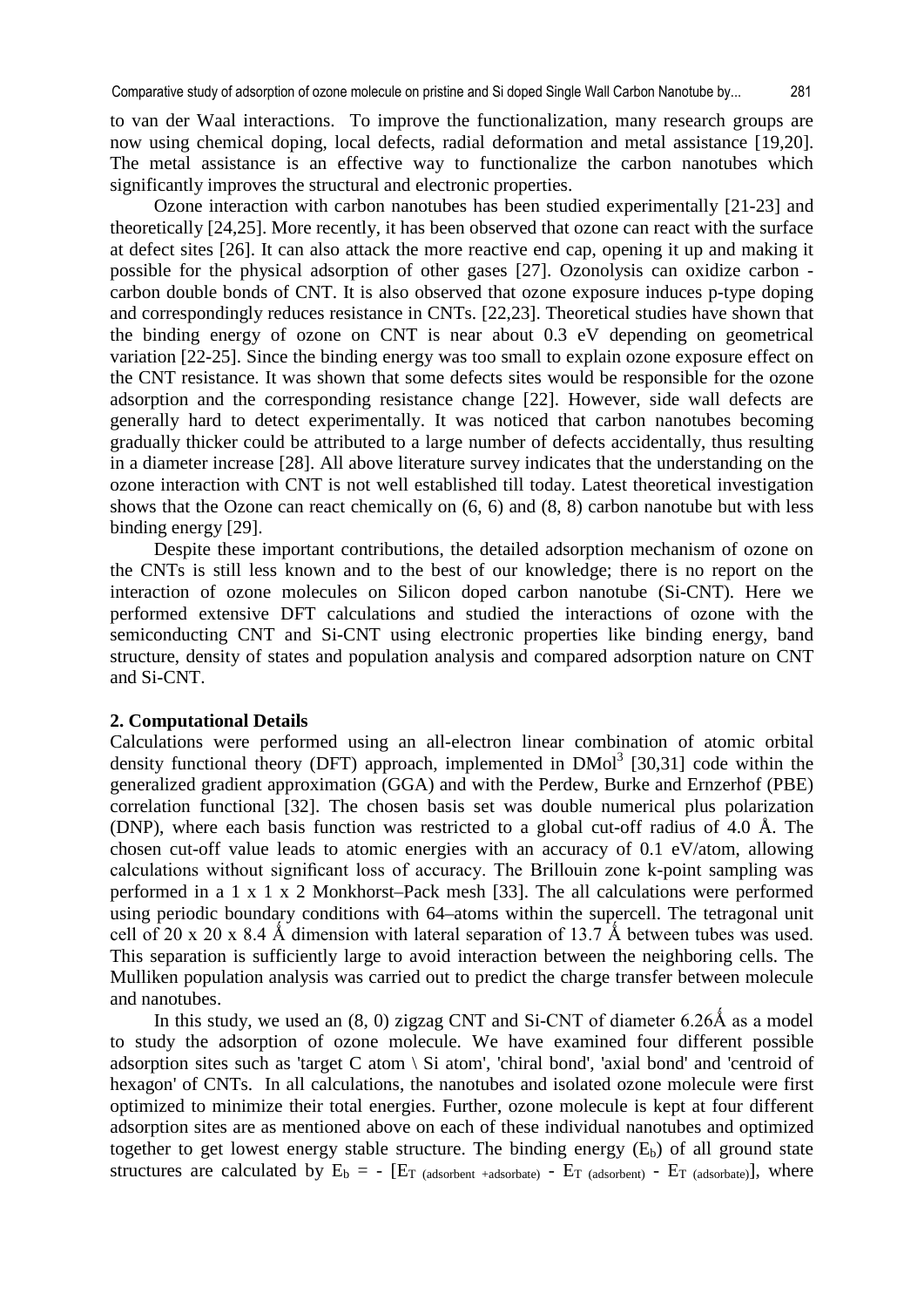$E_{T \text{ (adsor bent + adsorbate)}}$  denotes the total energy of molecule and CNT system,  $E_{T \text{ (adsor bent)}}$  denotes the total energy of CNT and  $E_{T \text{ (adsorbate)}}$  is the total energy of isolated gas molecule. To verify the computational accuracy of the model, we have calculated the binding energy of CNTs, density of states and the band gap which are comparable to reported results [34,35].



**Fig. 1. (a)** Ground state geometry of (8, 0) CNT. **(b)** Structural parameters at target atom. **(c)** Ground state geometry of (8, 0) Si-CNT. **(d)** Structural parameters at dopant. The green and yellow color represent carbon and silicon atom

### **3. Results and Discussion**

**Structural Properties of CNT and Si-CNT.** The optimized ground state geometry of pure CNT is shown in Fig. 1 (a) along with geometrical parameters in Fig. 1 (b). The bond angles between C–C bonds are found to be less than 120º which indicates trigonal structure of bonding and prefers  $sp^2$  hybridization. The stable structure of Si-CNT is shown in Fig. 1 (c) whereas change structural parameter due to doping of silicon atom is shown in Fig. 1 (d). The bond angles between (C-Si-C) bonds for all three combinations are less than 109º, which indicate tetrahedral structure of bonding and prefer  $sp<sup>3</sup>$  hybridization. All structural parameters of our result for CNT and Si-CNT are reported in our previous work found to be in good agreement with reported results [34,35]. The structural deformation produced by silicon doping results into a significant change in electronic properties like binding energy, band gap, density of states, charge density and charge transfer.

**Electronic Properties of CNT and Si-CNT.** The band structure of CNT and Si-CNT are shown in Fig. 2 (a). The doping of silicon atom creates an extra unoccupied energy state at 1.26 eV in the conduction band as observed in plot of band-structure. The additional state reduces the band gap of Si-CNT to 0.54 eV as compared to band gap of pure CNT. The DOS of CNT and Si-CNT are shown in Fig. 2 (b). The DOS analysis also shows same unoccupied state bellow the conduction band. Such an unoccupied state act as donor like impurity and which plays significant role of capturing center for atoms or molecules. Further, Mulliken Population analysis shows silicon atom acquires positive charge of magnitude 0.0815 e. This clears that the charge is transferred from the silicon to the vicinity carbon atoms. Such charge polarization at dopant site (silicon atom) acts as an affinity center for chemisorption of the molecules or atom. Thus, the doping of the silicon atom increases the p-type conductivity of the CNT and which improves the reactivity of CNT.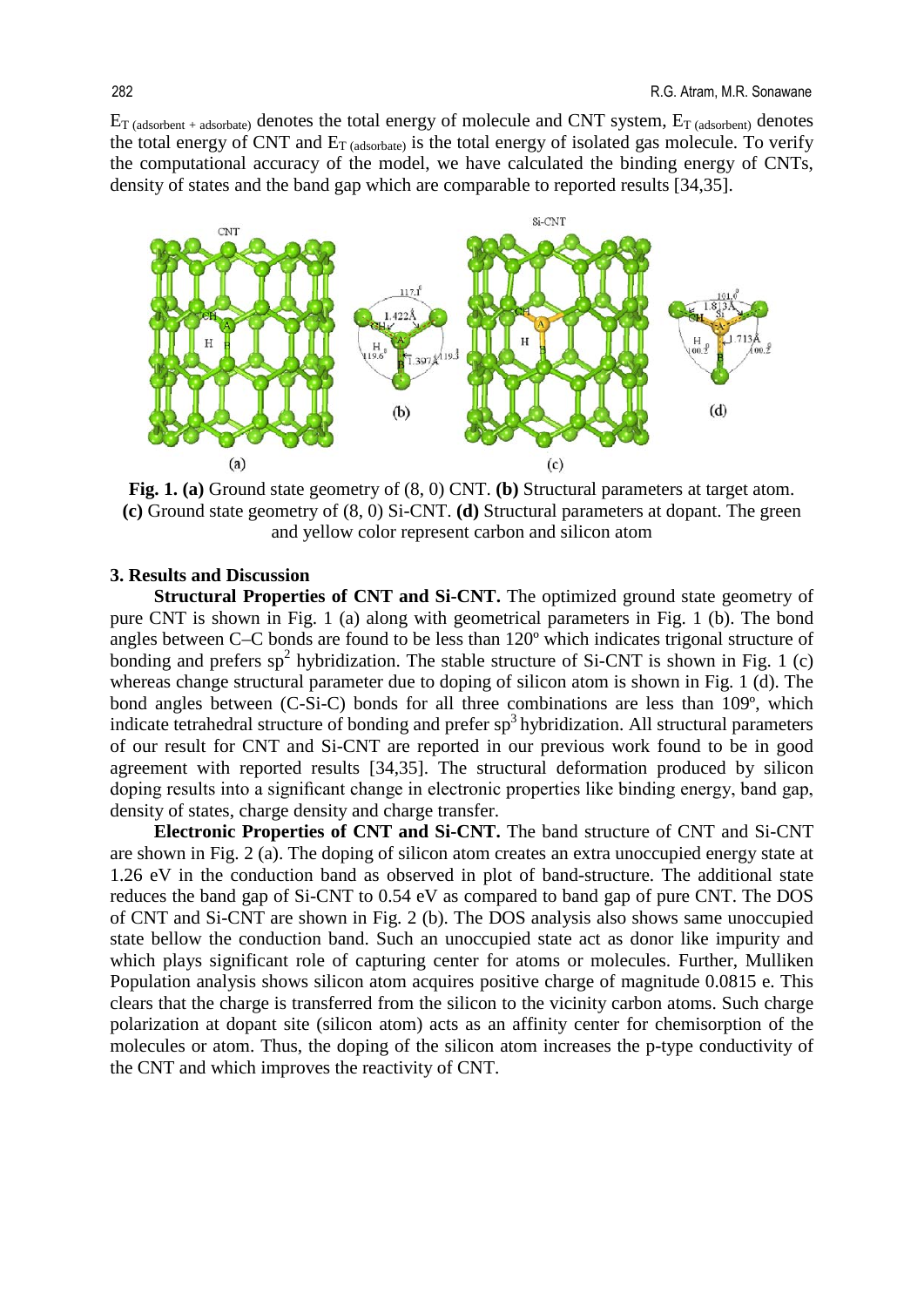

**Fig. 2. (a)** Band structure plot of CNT and Si-CNT. **(b)** Density of state of CNT and Si-CNT. The Fermi level is indicated by dotted black line



Fig. 3. Ground state geometries of O<sub>3</sub> molecule adsorbed on **(a)** CNT and **(b)** Si-CNT. The target carbon atom is shown by blue colour

**Structural properties for adsorption of ozone molecule.** To understand the mechanisms of ozone interaction with CNT and Si-CNT, we have calculated structural and electronic properties. Ozone molecule is directly located above the target carbon atom (site-A) of CNT as shown in Fig. 3 (a). The ozone molecule is found physisorbed at distance of 1.959 Å. The binding distance also indicates strong physisorption of ozone on CNT. The bond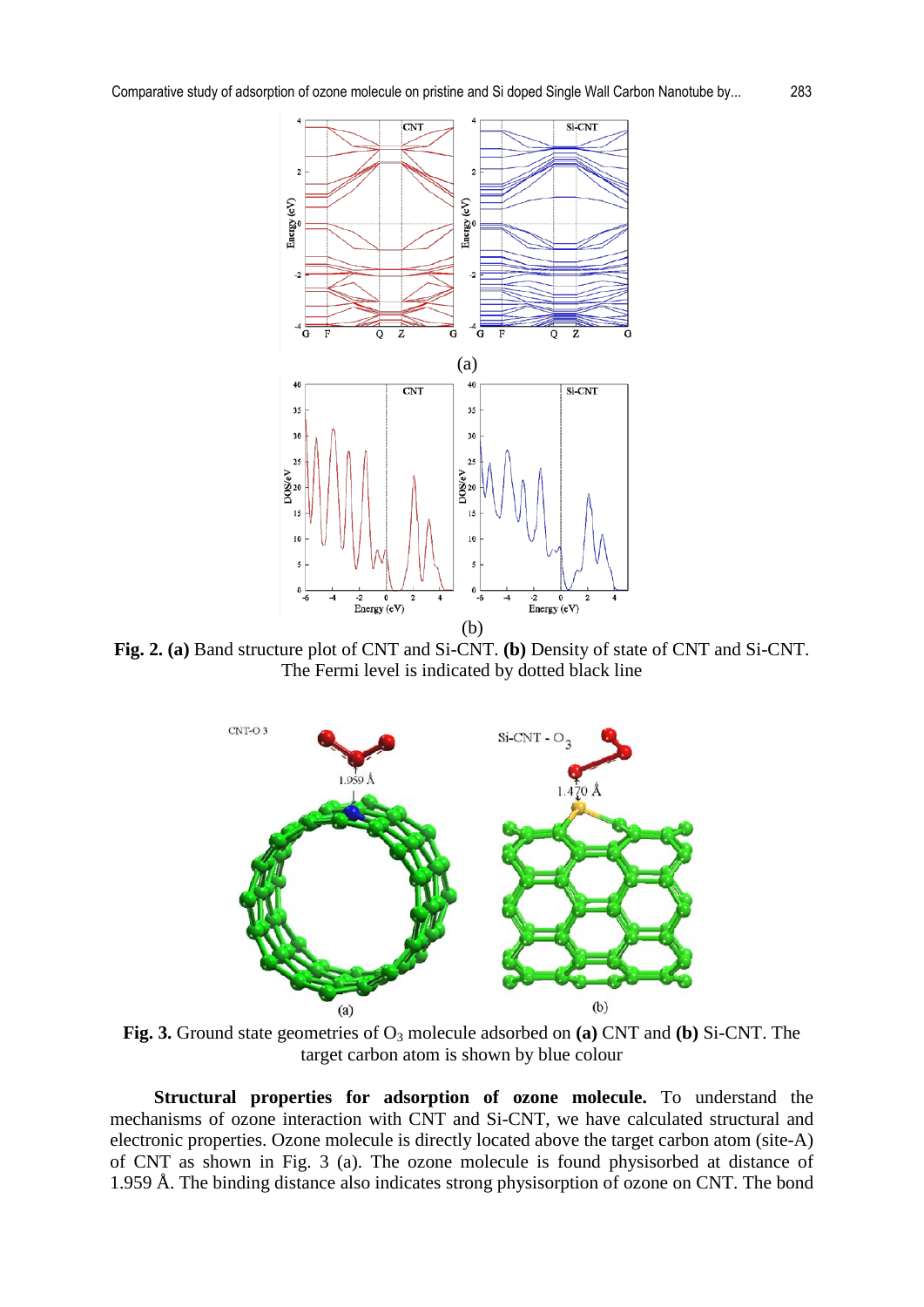angle between O-O-O oxygen atoms of ozone is decreased from 118º to 116º. The bond distances between O-O are also decreased from 1.279 Å to 1.251 Å. In Si-CNT, ozone molecule is chemisorbed on silicon atom (site A) (see Fig. 3 (b)). The ozone molecule binds to the silicon atom with formation of  $\sigma$  (Si-O) bond and its bond length found to be 1.470 Å. In this case ozone molecule gets dissociated and single oxygen atom gets attached to silicon by σ bond whereas oxygen molecule is liberated from ozone. The bond lengths between oxygen atoms are 1.089 Å and 2.871 Å, whereas bond angle between O-O-O oxygen atoms of ozone is significantly decreased to 96.90º. As shown in Fig. 3 (b), the extended bond length between oxygen atoms of ozone confirms dissociation of ozone molecule.

**Electronic properties for adsorption of ozone molecule.** The band structure of CNT-O<sub>3</sub> molecule system is shown in Fig. 4 (a). The band structure of  $O_3$  adsorption shows that the energy states in valence band near Fermi level are slightly separated as compared to band structure of CNT. Therefore, band gap of CNT- $O_3$  system is marginally more (0.63 eV) than the band gap  $(0.607 \text{ eV})$  of pure CNT. In DOS of CNT-O<sub>3</sub> system the occupancy of partially felled states is slightly increased at Fermi level as shown in Fig. 4 (b). Further, Mulliken Population analysis shows negligible charge 0.013 e transferred from CNT to  $O_3$  molecule. The isosurface shown in Fig. 5 of CNT did not show overlapping of charge density between the  $O_3$  molecule and CNT. Thus, ozone gas molecule is physisorbed with binding energy -0.43 eV and small quantity of charge transfer from carbon nanotube, consistent with the strong oxidizing nature of ozone.



**Fig. 4. (a)** Band structure plot and **(b)** Density of state of  $O_3$  molecule adsorbed on CNT and Si-CNT. The Fermi level is indicated by dotted black line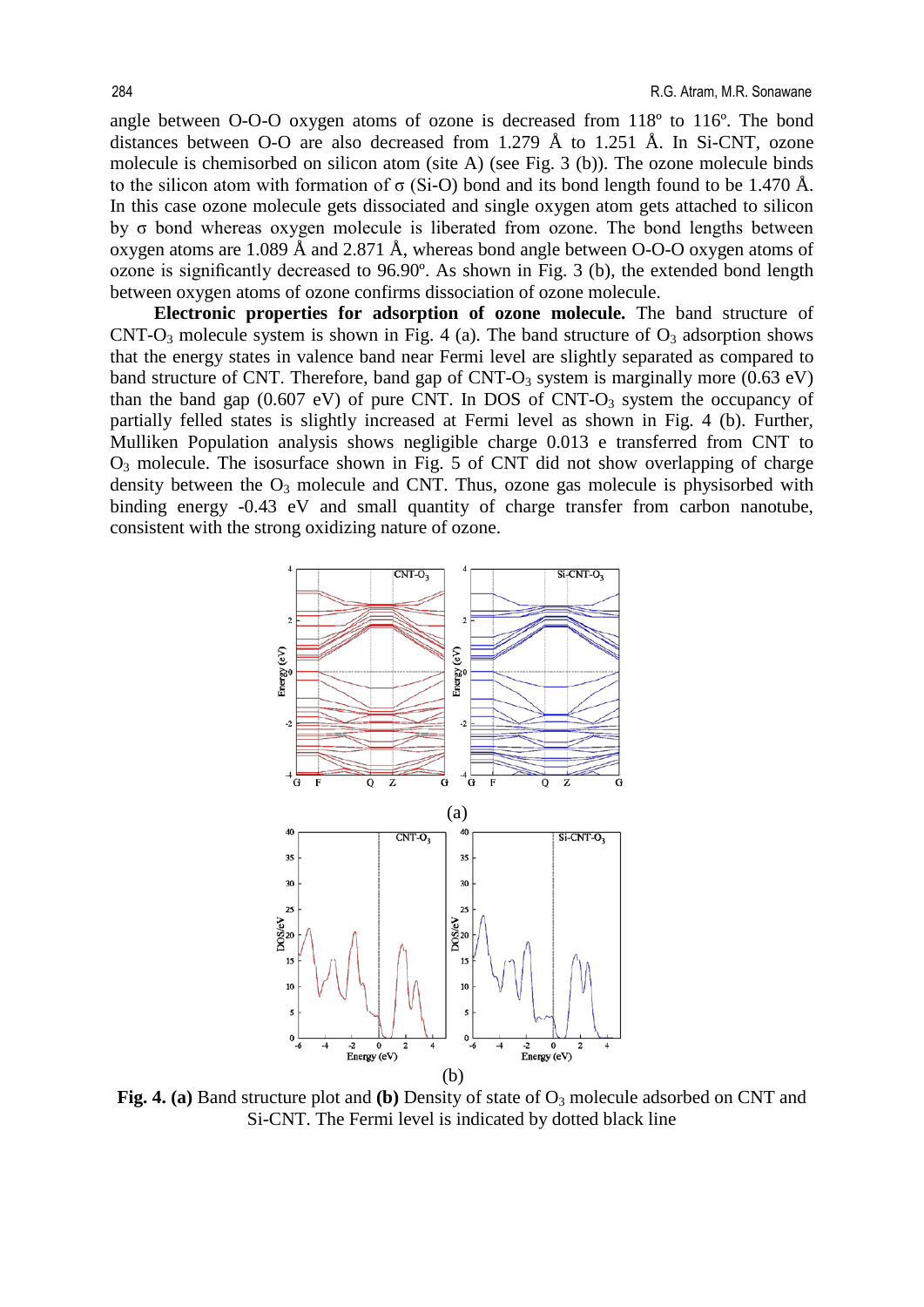

**Fig. 5.** Isosurface of the charge density of systems for  $O_3$  molecule adsorption on **(a)** CNT and **(b)** Si-CNT

The binding energy, charge transfer and isosurface of ozone adsorption on CNT clearly show the character of the interaction can still be classified as physisorption. The adsorption of O3 on Si-CNT is more pronounced as compared with CNT. However, when ozone adsorbs on Si-CNT, a strong chemisorption occurs, leading to relevant structural relaxations and to the formation of a Si-O  $\sigma$  bond with binding energy - 3.90 eV and charge transfer of 0.252 e. The band structure as shown in Fig. 7 is completely different than band structure of pure Si-CNT. The extra state observed in conduction band of Si-CNT is disappeared and some additional states are observed near Fermi level in valence band. These numbers of states are also clearly observed in DOS as shown in Fig. 8. These additional states reduce band gap of  $Si-CNT-O<sub>3</sub>$ system to 0.46 eV from 0.54 eV of Si-CNT. The occupancy of valence band at Fermi energy is completely altered due to ozone adsorption. The charge density analysis shows formation of sigma bond between oxygen and silicon atom. Contradictorily the isosurface of charge density shown in Fig. 5 visualize the dissociation of  $O_3$  molecule and formation of siliconoxide with Si-CNT, where oxygen molecule is liberated from ozone molecule. Thus, chemisorption of ozone molecule shows oxidization of silicon atom doped in CNT and releasing of oxygen molecule. This result is very important to construct sensors with silicon doped carbon nanotube to capture hazardous pollutant like ozone.

## **6. Conclusions**

Density functional simulations study has been performed for adsorption of ozone gas molecule on pure carbon nanotube and silicon doped carbon nanotube. Our study has been focused on effect of silicon doping for adsorption of ozone molecule on carbon nanotube. Silicon doping creates extra unoccupied state in conduction band which plays important role in adsorption of ozone molecule silicon doped CNT. The ozone adsorption on pure CNTs shows a small binding energy (-0.43 eV) and charge transfer (0.0815 e) indicates the process is most likely of physisorption kind. The extra states in band structure and DOS of Si-CNT plays significant role in ozone adsorption. The large values of binding energy (- 3.90 eV) and charge transfer (0.252 e) shows ozone adsorbs on the Si-CNT is more pronounced as compared to CNT. The bond length between two oxygen atoms in ozone molecule has been increased due to adsorption on Si-CNT. It is observed that ozone molecule gets dissociated and one oxygen atom gets attached to silicon by forming  $\sigma$  bond whereas oxygen molecule is liberated from ozone. The isosurface of charge density visualize the clear dissociation of  $O_3$  molecule and formation of silicon-oxide with Si-CNT and liberation of oxygen molecule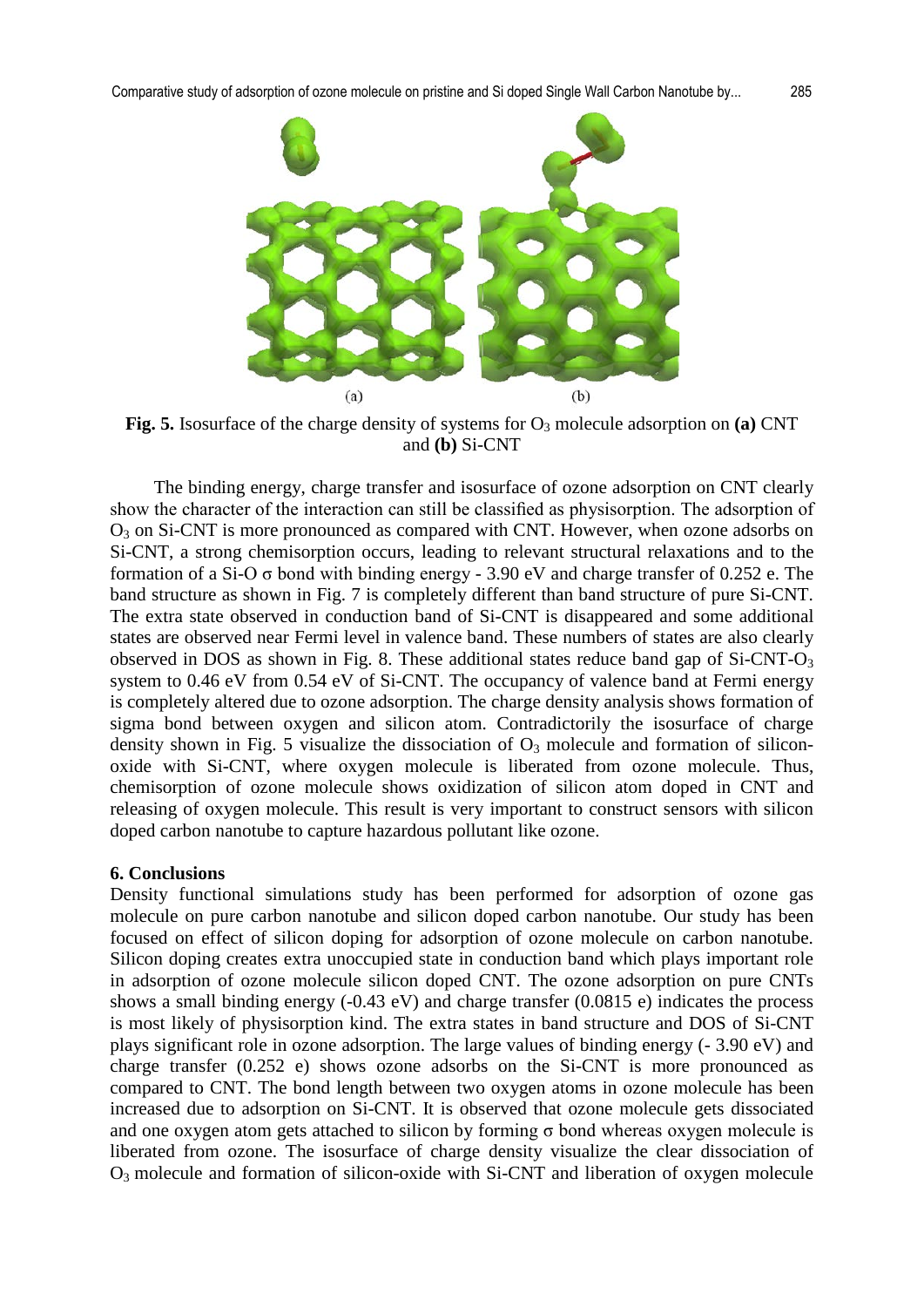from ozone molecule. Thus Si-CNT captures ozone molecule forming silicon oxide and releasing oxygen molecule. The result gives grate potential to construct sensor which can capture hazardous ozone molecule. This can be an effective strategy to help in the reduction of the concentration of these harmful pollutants in the environment.

*Acknowledgements. No external funding was received for this study.* 

## **References**

[1] Ijima S. Helical microtubules of graphitic carbon. *Nature.* 1991;354: 56-58.

[2] Salvetat JP, Bonard JM, Thomson NH, Kulik AJ, Forró L, Benoit W, Zuppiroli L. Mechanical properties of carbon nanotubes. *Appl. Phys. A.* 1999;69(3): 255-260.

[3] Kong J, Franklin NR, Zhou C, Chapline MG, Peng S, Cho K, Dai H. Nanotube Molecular Wires as Chemical Sensors. *Science*. 2000;287(5453): 622-625.

[4] Colbert DT, Smalley RE. Fullerene nanobutes for molecular electronics. *Trends Biotechnol.* 1999;17(2):46-50.

[5] Ajayan PM. Nanotubes from carbon. *Chemical Reviews.* 1999;99(7): 1787-1800.

[6] Tasis DN, Tagmatarchis A, Bianco, Prato M. [Chemistry of Carbon Nanotubes.](https://pubs.acs.org/doi/full/10.1021/cr050569o) *Chemical Reviews*. 2006;106(3): 1105-1136.

[7] Karousis N, Tagmatarchis N, Tasis D. [Current Progress on the Chemical Modification of](https://pubs.acs.org/doi/full/10.1021/cr100018g)  [Carbon Nanotubes.](https://pubs.acs.org/doi/full/10.1021/cr100018g) *Chemical Reviews.* 2010;110(9): 5366-5397.

[8] Collins PG, Arnold MS, Avouris P. Engineering Carbon Nanotubes and Nanotube Circuits Using Electrical Breakdown. *Science.* 2001;292(5517): 706-709.

[9] Groves MN, Chan ASW, Jugroot CM, Jugroot M. Improving platinum catalyst binding energy to graphene through nitrogen doping. *Chem. Phys. Lett.* 2009;481(4-6): 214-219.

[10] Kong H, Zhou M, Lin GD, Zhang HB. Pt Catalyst Supported on Multi-Walled Carbon Nanotubes for Hydrogenation-Dearomatization of Toluene and Tetralin. *Catal. Lett.* 2010;135(1-2): 83-90.

[11] Ghosh S, Sood AK, Kumar N. Carbon Nanotube Flow Sensors. *Science.* 2003;299(5609): 1042-1044.

[12] Peng S, Cho K. [Ab Initio Study of Doped Carbon Nanotube Sensors.](https://pubs.acs.org/doi/full/10.1021/nl034064u) *Nano Lett.* 2003;3(4): 513-517.

[13] Fruodakis GE. Why Alkali-Metal-Doped Carbon Nanotubes Possess High Hydrogen [Uptake.](https://pubs.acs.org/doi/full/10.1021/nl0155983) *Nano Lett.* 2001;1(10): 531-533.

[14] Harris PJF. *Carbon Nanotubes and Related Structures: New Materials for the Twenty-First Century.* Cambridge: University of Ontario Press; 1999.

[15] Ciraci S, Dag S, Yildirim T, Gulseren O, Senger RT. Funcionalized carbon nanotubes and device applications. *J. Phys. Condens. Matter.* 2004;16(29): 901-960.

[16] Zakharova GS, Volkov VL, Ivanovskaya VV, Ivanovskii AL. Nanotubes and related nanostructures of d-metal oxides: synthesis and computer design. *Russ. Chem. Rev.*  2005;74(7): 587-618.

[17] Collins PG, Bradley K, Ishigami M, Zettl A. Extreme Oxygen Sensitivity of Electronic Properties of Carbon Nanotubes. *Science*. 2000;287(5459): 1801-1804.

[18] Kong J, Franklin NR, Zhou C, Chapline MG, Peng S, Cho K, Dai H. Nanotube Molecular Wires as Chemical Sensors. *Science*. 2000;287(5453): 622-625.

[19] Kong J. Functionalized Carbon Nanotubes for Molecular Hydrogen Sensors. Adv. *Mater.* 2001;13(18): 1384-1386.

[20] Peng S, Cho K. Ab Initio Study of Doped Carbon Nanotube Sensors. *Nano. Lett.* 2003;3(4): 513-517.